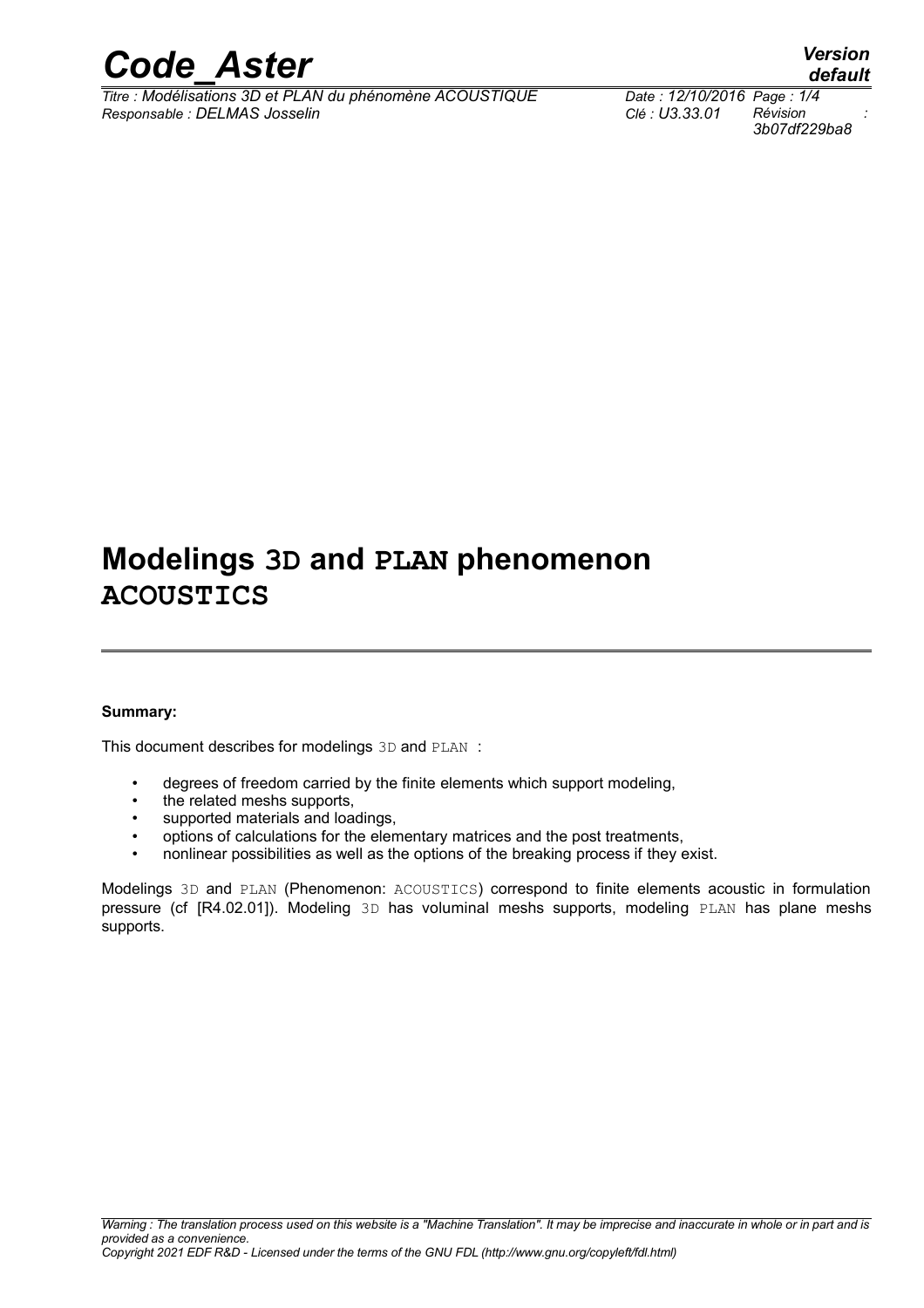# *Code\_Aster Version*

*Titre : Modélisations 3D et PLAN du phénomène ACOUSTIQUE Date : 12/10/2016 Page : 2/4 Responsable : DELMAS Josselin Clé : U3.33.01 Révision :*

### **1 Discretization**

#### **1.1 Degrees of freedom**

| <b>Finite element</b> | Degrees of freedom (with each node top) |  |  |
|-----------------------|-----------------------------------------|--|--|
| ACOU  (3D)            | NEAR : pressure                         |  |  |
| ACOU FACE (3D)        | NEAR : pressure                         |  |  |
| ACPL (PLAN)           | NEAR : pressure                         |  |  |

#### **1.2 Mesh support of the matrices of rigidity**

| <b>Modeling</b> | <b>Mesh</b>       | <b>Finite element</b> | <b>Remarks</b> |
|-----------------|-------------------|-----------------------|----------------|
| 3D              | TETRA4            | ACOU TETRA4           |                |
|                 | TETRA10           | ACOU TETRA10          |                |
|                 | PENTA6            | ACOU PENTA6           |                |
|                 | PENTA15           | ACOU PENTA15          |                |
|                 | HEXA8             | ACOU HEXA8            |                |
|                 | HEXA20            | ACOU HEXA20           |                |
|                 | HEXA27            | ACOU HEXA27           |                |
| PLAN            | TRIA3             | ACPLTR3               |                |
|                 | TRIA6             | ACPLTR6               |                |
|                 | OUAD4             | ACPLOU4               |                |
|                 | OUAD <sub>8</sub> | ACPLQU8               |                |
|                 | OUAD9             | ACPLOU9               |                |

### **1.3 Mesh support of the loadings**

| <b>Modeling</b> | Mesh  | <b>Finite element</b> | <b>Remarks</b> |
|-----------------|-------|-----------------------|----------------|
| 3D              | TRIA3 | ACOU FACE3            |                |
|                 | TRIA6 | ACOU FACE6            |                |
|                 | OUAD4 | ACOU FACE4            |                |
|                 | OUAD8 | ACOU FACE8            |                |
|                 | OUAD9 | ACOU FACE9            |                |
| PLAN            | SEG2  | ACPLSE2               |                |
|                 | SEG3  | ACPLSE3               |                |

### **2 Significance of the symbols**

| $\bullet$                  | corresponds to a functionality available<br>corresponds to a functionality which could exist but noncurrently<br>available |
|----------------------------|----------------------------------------------------------------------------------------------------------------------------|
| Name of<br><b>CAS-test</b> | corresponds to test implementing the functionality.                                                                        |
| 1111                       | corresponds to a functionality without significance for the element<br>or asking a major reconsideration of the code       |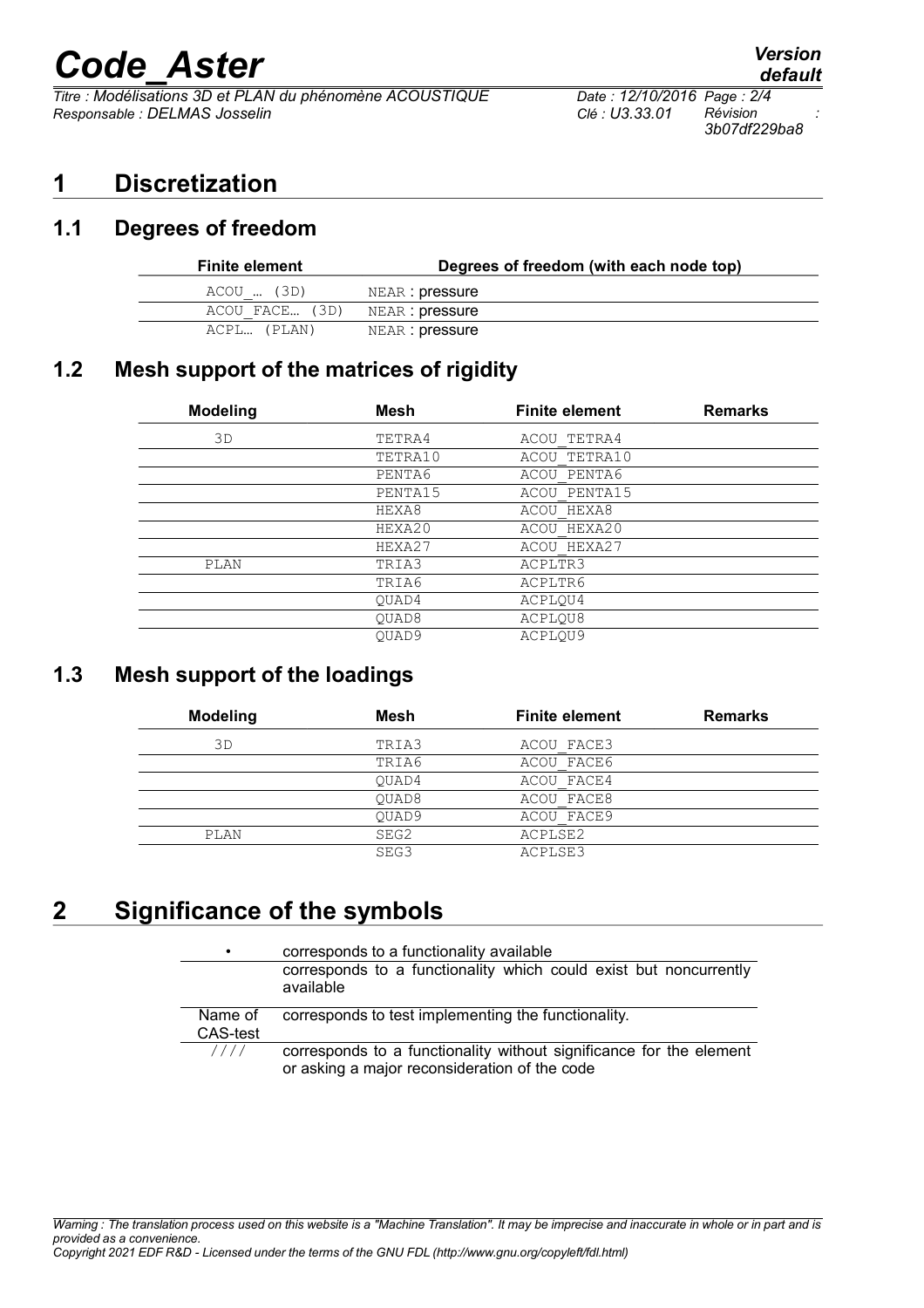# *Code\_Aster Version*

*Titre : Modélisations 3D et PLAN du phénomène ACOUSTIQUE Date : 12/10/2016 Page : 3/4 Responsable : DELMAS Josselin Clé : U3.33.01 Révision :*

*3b07df229ba8*

## **3 Supported materials**

| <b>DEFI MATERIAU</b> | 3D       | <b>PLAN</b> | <b>Remarks</b>            |
|----------------------|----------|-------------|---------------------------|
| ELAS                 | 11111    | 11111       |                           |
| ELAS FO              | 11111    | 11111       |                           |
| ELAS ORTHO           | 11111    | 11111       |                           |
| TRACTION             | 11111    | 11111       |                           |
| ECRO LINE            | 11111    | 11111       |                           |
| ECRO LINE FO         | 11111    | 11111       |                           |
| CHABOCHE             | 11111    | 11111       |                           |
| FLUID                | AHLV100A | AHLV100F    | complex speed of<br>sound |
| THER                 | 11111    | 11111       |                           |
| THER FO              | 11111    | 11111       |                           |
| THER ORTHO           | 11111    | 11111       |                           |
| META REFR            | 11111    | 11111       |                           |

### **4 Supported loadings**

| AFFE CHAR ACOU | 3D       | PLAN     | Remarks |
|----------------|----------|----------|---------|
| PRES IMPO      |          |          |         |
| VITE FACE      | AHLV100A | AHLV100F |         |
| IMPE FACE      | AHLV100A | AHLV100F |         |
| LIAISON UNIF   |          |          |         |

### **5 Non-linear possibilities**

None.

### **6 Elementary calculations of matrices**

| <b>OPTIONS</b>   | 3D       | <b>PLAN</b> | <b>Remarks</b> |
|------------------|----------|-------------|----------------|
| 'RIGI MECA'      | 11111    | 11111       |                |
| 'RIGI GEOM'      | 11111    | 11111       |                |
| 'RIGI ROTA'      | 11111    | 11111       |                |
| 'RIGI MECA HYST' | 11111    | 11111       |                |
| 'MASS MECA'      | 11111    | 11111       |                |
| 'MASS MECA DIAG' | 11111    | 11111       |                |
| 'AMOR MECA'      | 11111    | 11111       |                |
| ' IMPE MECA'     | 11111    | 11111       |                |
| 'RIGI THER'      | 11111    | 11111       |                |
| 'MASS THER'      | 11111    | 11111       |                |
| 'RIGI ACOU'      | AHLV100A | AHLV100F    |                |
| 'MASS ACOU'      | AHLV100A | AHLV100F    |                |
| ' AMOR ACOU'     | AHLV100A | AHLV100F    |                |
| MODE FOURIER     | /////    | 11111       |                |

*Warning : The translation process used on this website is a "Machine Translation". It may be imprecise and inaccurate in whole or in part and is provided as a convenience. Copyright 2021 EDF R&D - Licensed under the terms of the GNU FDL (http://www.gnu.org/copyleft/fdl.html)*